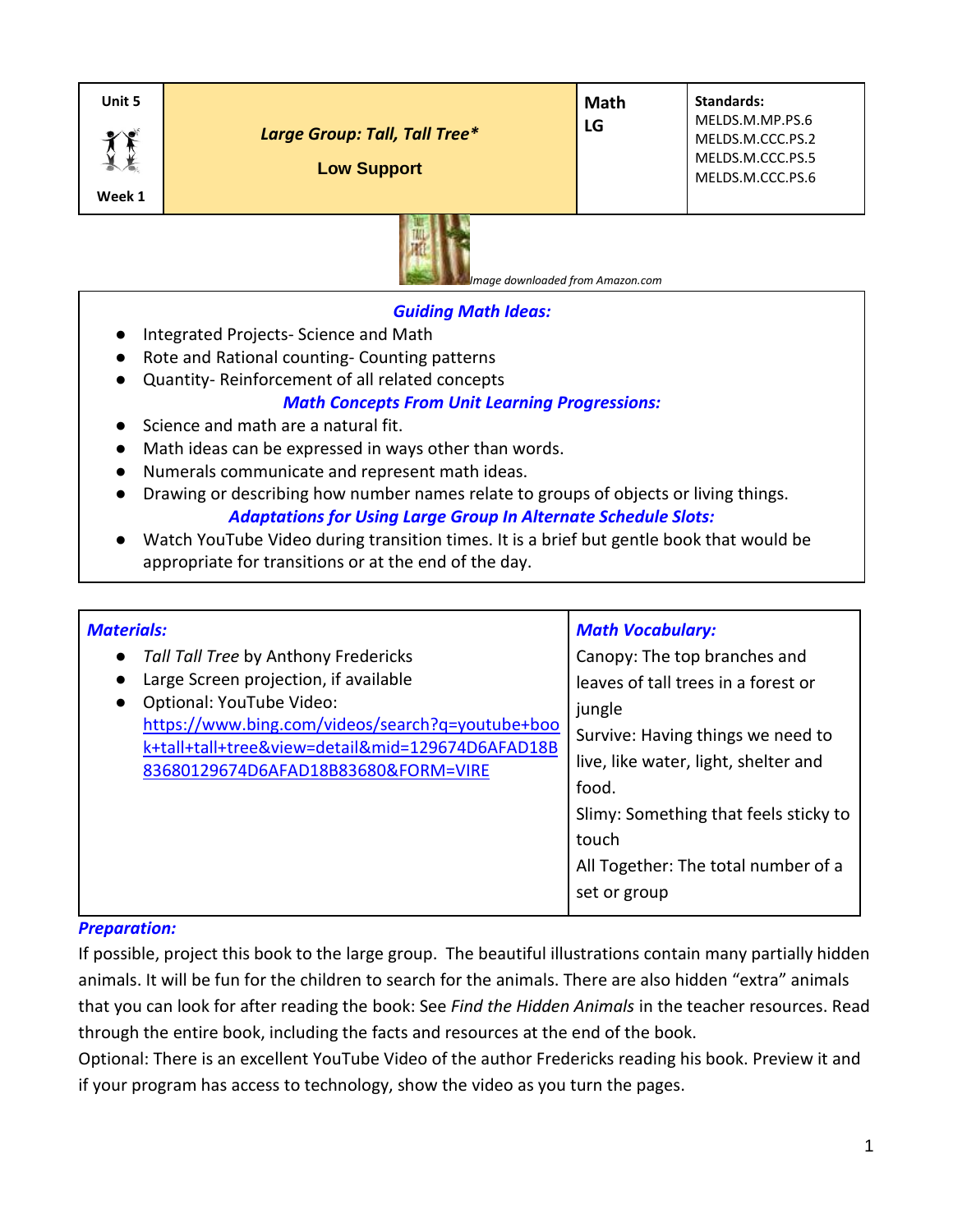This counting book has soft colorful illustrations that feature interesting animals and the changing light in the outdoors, similar in style and theme to the read-aloud book, *Raccoon on His Own*.

| We are exploring shadows and light. You read<br>Raccoon on His Own this week. Here is another<br>book about the forest. You will see lots of<br>pictures of animals in light and in dark places in<br>the forest. You will also see shadows in the<br>illustrations. The book is Tall Tall Tree by<br>Anthony Fredericks. The illustrator is Chad | Show the book cover and talk about the light<br>that is streaming into the forest.                                                                                                                                                                                                                                                                                                                                                                                                                                                       |
|---------------------------------------------------------------------------------------------------------------------------------------------------------------------------------------------------------------------------------------------------------------------------------------------------------------------------------------------------|------------------------------------------------------------------------------------------------------------------------------------------------------------------------------------------------------------------------------------------------------------------------------------------------------------------------------------------------------------------------------------------------------------------------------------------------------------------------------------------------------------------------------------------|
| Wallace<br>We will see a lot of animals who live in the light<br>filled canopy of the trees as well as on the forest<br>floor or in the dark hollow of a tree. Has anyone<br>heard of the word canopy?                                                                                                                                            | Ask children for ideas about canopy.                                                                                                                                                                                                                                                                                                                                                                                                                                                                                                     |
| A tree canopy is the top branches and leaves of                                                                                                                                                                                                                                                                                                   |                                                                                                                                                                                                                                                                                                                                                                                                                                                                                                                                          |
| tall trees in a forest or jungle.                                                                                                                                                                                                                                                                                                                 | Give definitions on survive and slimy as needed.                                                                                                                                                                                                                                                                                                                                                                                                                                                                                         |
| The words survive and slimy are in our book.<br>What are your ideas about these words?<br>Look carefully as we turn the pages. Some of the<br>animals are not easy to find and count! Let's see<br>if we can find all of them. You know a lot about<br>numbers. As we turn the pages, I'll wait for you<br>to tell me the next number.            | Read the book using the Cliffhanger Counting<br>method used in Math SWPL activities this year. If<br>you are unsure about what this is, watch the<br>YouTube video, as author Fredericks models it.<br>As a Group, count the animals on each page as<br>you point to each one. Occasionally, [not on<br>each page, in order to keep the flow of the book]<br>say: 1-2-3-4-5- There are 5 all together.<br>Optional: Play the YouTube video as you turn the<br>pages, Or do both- read through and then play<br>YouTube if you have time. |
| There were a lot of dark, medium and light                                                                                                                                                                                                                                                                                                        |                                                                                                                                                                                                                                                                                                                                                                                                                                                                                                                                          |
| pictures in the illustrations, weren't there?<br>As I turn the pages, can you find things that are<br>dark or medium or light?                                                                                                                                                                                                                    | Leaf through the book again Ask children to<br>point out examples of differing degrees of light,<br>dark and shadows.<br>Examples: Number 1 shows an eagle soaring up<br>in the light above the darker canopy.<br>Number 7 shows the light streaming in behind<br>the Bumblebees<br>Number 8 shows bats in their dark roosts.                                                                                                                                                                                                            |
| Let's look at this number- 10. Do you see any<br>shadows?                                                                                                                                                                                                                                                                                         | Turn to Number 10 and see if children can<br>identify the shadows of a hummingbird and of<br>leaves.                                                                                                                                                                                                                                                                                                                                                                                                                                     |
|                                                                                                                                                                                                                                                                                                                                                   | Place book, or ask a child to take the book, in the                                                                                                                                                                                                                                                                                                                                                                                                                                                                                      |